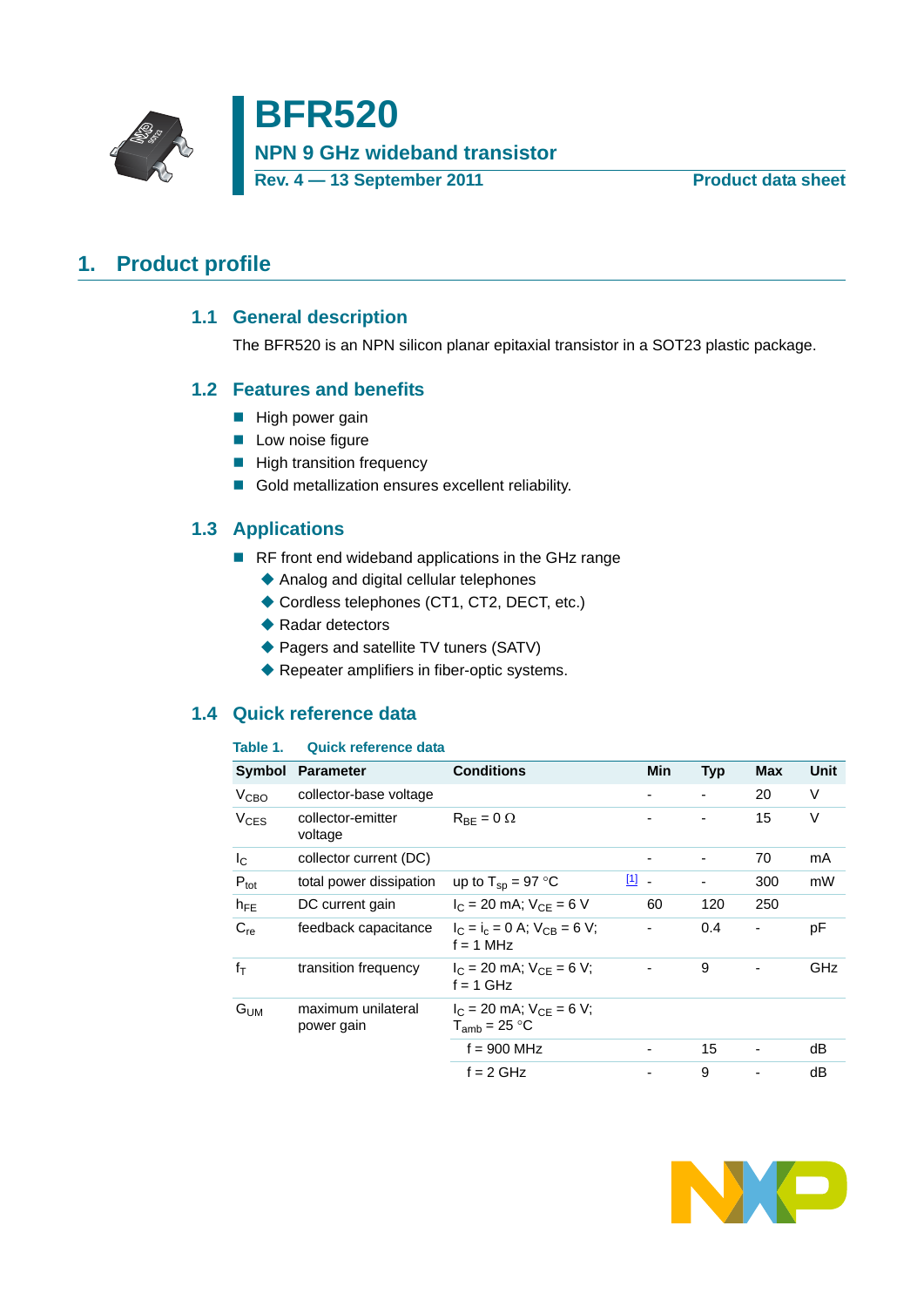| Symbol Parameter     | <b>Conditions</b>                                                     | <b>Min</b>                                   | <b>Typ</b> | <b>Max</b>     | Unit |
|----------------------|-----------------------------------------------------------------------|----------------------------------------------|------------|----------------|------|
| insertion power gain | $I_C = 20$ mA; $V_{CE} = 6$ V;<br>$T_{amb}$ = 25 °C;<br>$f = 900$ MHz | 13                                           | 14         |                | dB   |
| noise figure         | $\Gamma_{\rm s} = \Gamma_{\rm opt}$ ; T <sub>amb</sub> = 25 °C        |                                              |            |                |      |
|                      | $I_C = 5$ mA; $V_{CF} = 6$ V;<br>$f = 900$ MHz                        |                                              | 1.1        | 1.6            | dB   |
|                      | $I_C = 20$ mA; $V_{CE} = 6$ V;<br>$f = 900$ MHz                       | ٠                                            | 1.6        | 2.1            | dB   |
|                      | $I_C = 5$ mA; $V_{CE} = 8$ V;<br>$f = 2$ GHz                          |                                              | 1.9        | $\blacksquare$ | dB   |
|                      |                                                                       | <b>Quick reference data</b> <i>continued</i> |            |                |      |

**Table 1. Quick reference data** *…continued*

<span id="page-1-0"></span>[1]  $T_{sp}$  is the temperature at the soldering point of the collector tab.

## <span id="page-1-2"></span>**2. Pinning information**



*sym021*

## <span id="page-1-3"></span>**3. Ordering information**

| Table 3. Ordering information |             |                                          |                   |  |
|-------------------------------|-------------|------------------------------------------|-------------------|--|
| Type number                   | Package     |                                          |                   |  |
|                               | <b>Name</b> | <b>Description</b>                       | <b>Version</b>    |  |
| <b>BFR520</b>                 | -           | plastic surface mounted package; 3 leads | SOT <sub>23</sub> |  |

## <span id="page-1-4"></span>**4. Marking**

| Table 4. Marking |                             |
|------------------|-----------------------------|
| Type number      | Marking code <sup>[1]</sup> |
| <b>BFR520</b>    | $32*$                       |
|                  |                             |

<span id="page-1-1"></span>[1]  $* = p$ : Made in Hong Kong

- \* = t: Made in Malaysia
- \* = W: Made in China.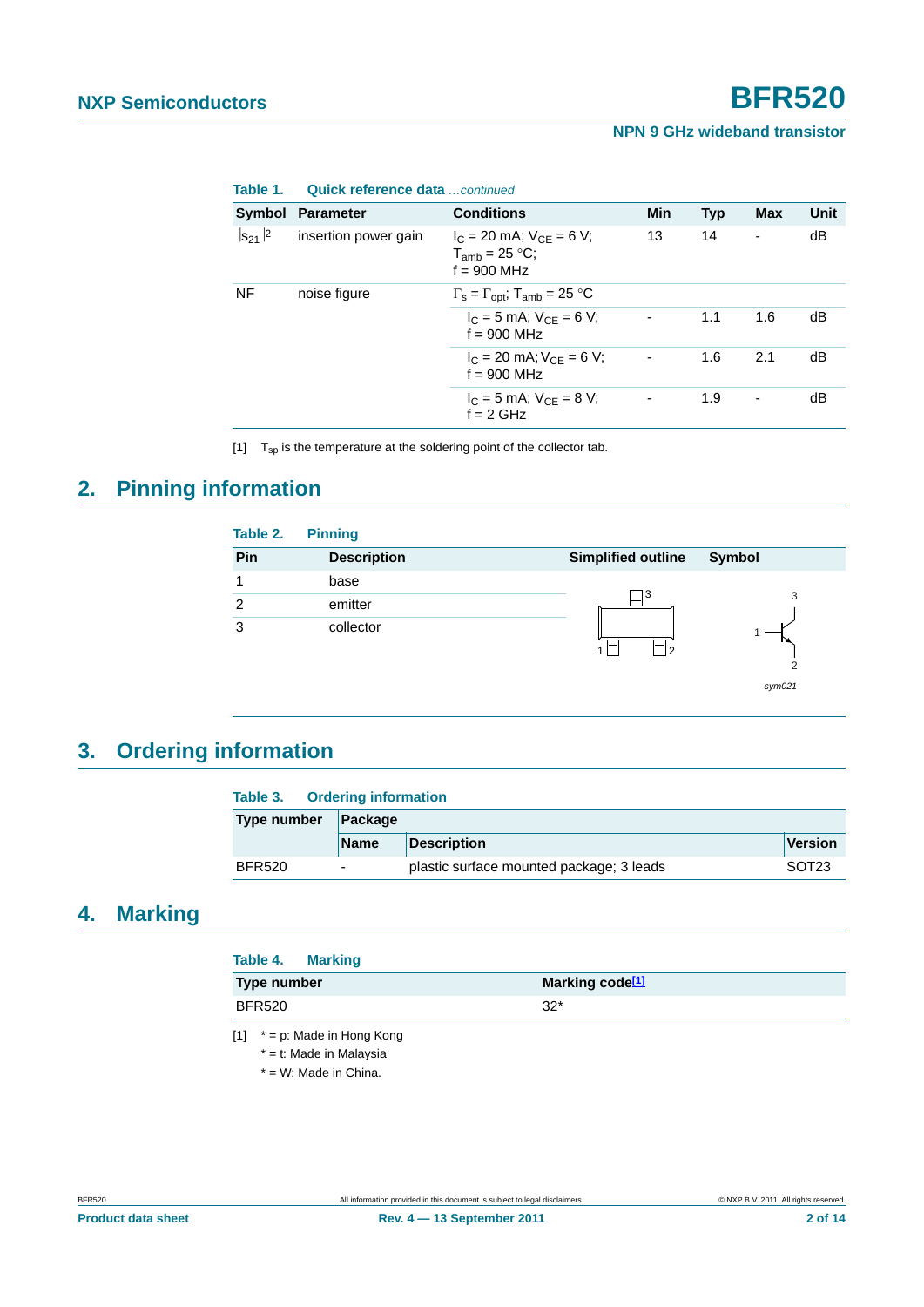## <span id="page-2-1"></span>**5. Limiting values**

| Table 5.               | <b>Limiting values</b><br>In accordance with the Absolute Maximum Rating System (IEC 60134). |                        |       |     |      |
|------------------------|----------------------------------------------------------------------------------------------|------------------------|-------|-----|------|
| <b>Symbol</b>          | <b>Parameter</b>                                                                             | <b>Conditions</b>      | Min   | Max | Unit |
| V <sub>CBO</sub>       | collector-base voltage                                                                       | open emitter           | ٠     | 20  | V    |
| <b>V<sub>CES</sub></b> | collector-emitter voltage                                                                    | $R_{BF} = 0 \Omega$    | ۰     | 15  | V    |
| <b>VEBO</b>            | emitter-base voltage                                                                         | open collector         |       | 2.5 | V    |
| $I_{\rm C}$            | collector current (DC)                                                                       |                        |       | 70  | mA   |
| $P_{\text{tot}}$       | total power dissipation                                                                      | up to $T_{sp} = 97$ °C | $[1]$ | 300 | mW   |
| $T_{\text{stg}}$       | storage temperature                                                                          |                        | $-65$ | 150 | °C   |
| T,                     | junction temperature                                                                         |                        | ۰     | 175 | °C   |

[1]  $T_{sp}$  is the temperature at the soldering point of the collector tab.

## <span id="page-2-2"></span>**6. Thermal characteristics**

| Table 6. | <b>Thermal characteristics</b> |
|----------|--------------------------------|
|          |                                |

|               | Symbol Parameter                                    | <b>Conditions</b> | <b>Typ</b>  | Unit |
|---------------|-----------------------------------------------------|-------------------|-------------|------|
| $R_{th(i-s)}$ | thermal resistance from junction to soldering point |                   | $11260$ K/W |      |

<span id="page-2-0"></span>[1]  $T_{sp}$  is the temperature at the soldering point of the collector tab.

## <span id="page-2-3"></span>**7. Characteristics**

#### **Table 7. Characteristics** *Tj = 25 C unless otherwise specified.*

|                  | $H_1$ – 20 $\sigma$ annous official mode opposition. |                                                                                  |             |            |            |      |
|------------------|------------------------------------------------------|----------------------------------------------------------------------------------|-------------|------------|------------|------|
|                  | Symbol Parameter                                     | <b>Conditions</b>                                                                | Min         | <b>Typ</b> | <b>Max</b> | Unit |
| I <sub>CBO</sub> | current                                              | collector cut-off $I_E = 0$ A; $V_{CB} = 6$ V                                    |             |            | 50         | nA   |
| $h_{FE}$         |                                                      | DC current gain $I_C = 20$ mA; $V_{CF} = 6$ V                                    | 60          | 120        | 250        |      |
| $C_{\rm e}$      | emitter<br>capacitance                               | $I_C = I_C = 0$ A; $V_{FR} = 0.5$ V;<br>$f = 1$ MHz                              |             | 1          |            | рF   |
| $C_c$            | collector<br>capacitance                             | $I_F = I_B = 0$ A; $V_{CB} = 6$ V;<br>f = 1 MHz                                  |             | 0.5        |            | рF   |
| $C_{re}$         | feedback<br>capacitance                              | $I_C = 0$ A; $V_{CR} = 6$ V;<br>$f = 1$ MHz                                      |             | 0.4        |            | рF   |
| fт               | transition<br>frequency                              | $I_C = 20$ mA; $V_{CF} = 6$ V;<br>$f = 1$ GHz                                    |             | 9          |            | GHz  |
| $G_{UM}$         | maximum<br>unilateral power $T_{amb} = 25 °C$        | $I_C = 20$ mA; $V_{CF} = 6$ V;                                                   | $\boxed{1}$ |            |            |      |
|                  | gain                                                 | $f = 900$ MHz                                                                    |             | 15         |            | dB   |
|                  |                                                      | $f = 2$ GHz                                                                      |             | 9          |            | dB   |
| $ s_{21} ^2$     | gain                                                 | insertion power $I_C = 20$ mA; $V_{CF} = 6$ V;<br>$T_{amb}$ = 25 °C; f = 900 MHz | 13          | 14         |            | dB   |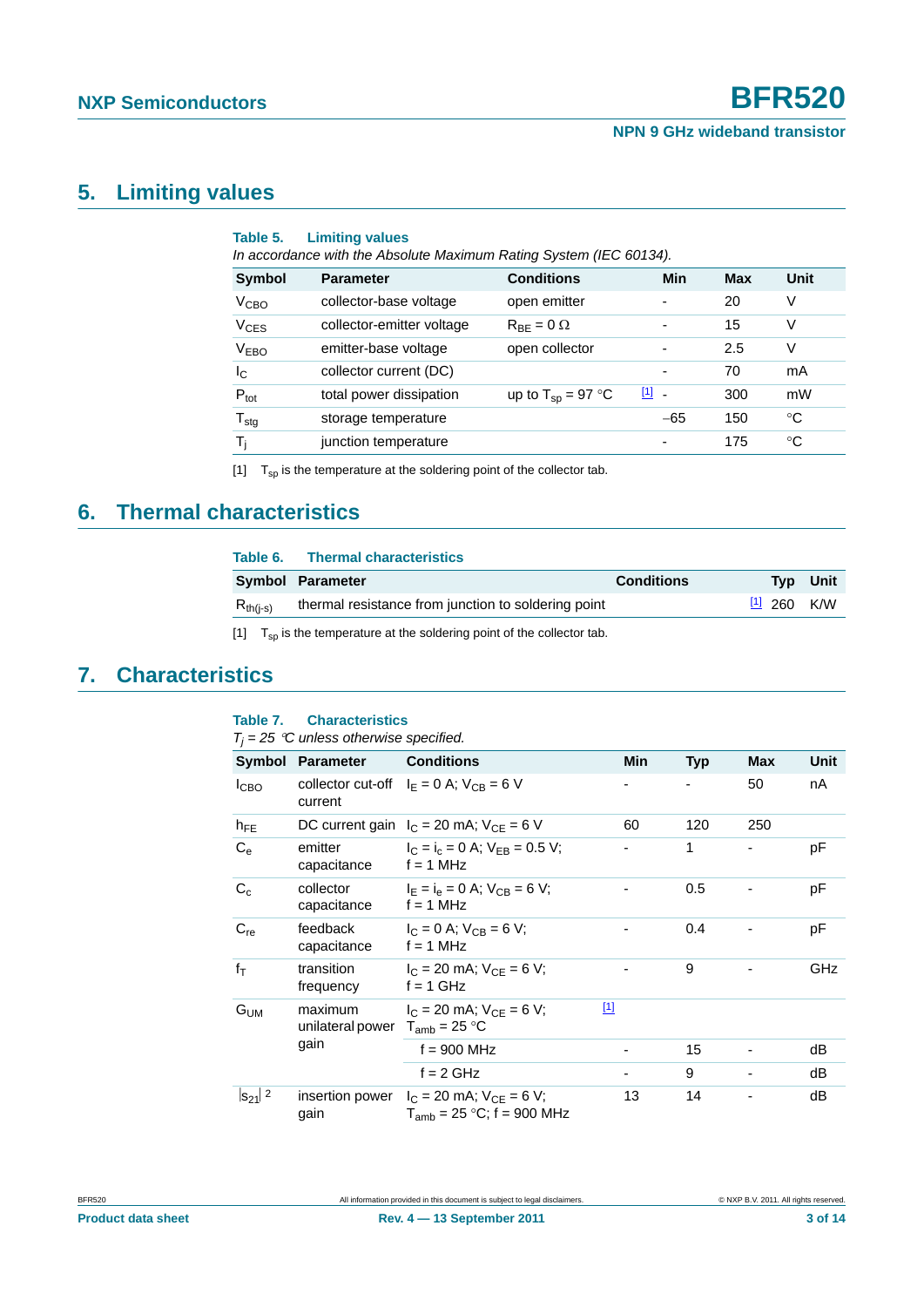|               | $T_i = 25$ °C unless otherwise specified.   |                                                                                                  |                          |            |                          |      |
|---------------|---------------------------------------------|--------------------------------------------------------------------------------------------------|--------------------------|------------|--------------------------|------|
| <b>Symbol</b> | <b>Parameter</b>                            | <b>Conditions</b>                                                                                | <b>Min</b>               | <b>Typ</b> | Max                      | Unit |
| NF            | noise figure                                | $\Gamma_{\rm s} = \Gamma_{\rm opt}$ ; $V_{\rm CE} = 6$ V;<br>$T_{amb}$ = 25 °C                   |                          |            |                          |      |
|               |                                             | $I_C = 5$ mA; f = 900 MHz                                                                        |                          | 1.1        | 1.6                      | dB   |
|               |                                             | $I_C = 20$ mA; f = 900 MHz                                                                       |                          | 1.6        | 2.1                      | dB   |
|               |                                             | $I_C = 5$ mA; $f = 2$ GHz                                                                        |                          | 1.9        | ۰                        | dB   |
| $P_{L(1dB)}$  | output power at<br>1 dB gain<br>compression | $I_C = 20$ mA; $V_{CF} = 6$ V;<br>$R_1 = 50 \Omega$ ; T <sub>amb</sub> = 25 °C;<br>$f = 900$ MHz | $\overline{\phantom{a}}$ | 17         | $\overline{\phantom{a}}$ | dBm  |
| <b>ITO</b>    | third order<br>intercept point              |                                                                                                  | [2]                      | 26         |                          | dBm  |

| Table 7. | <b>Characteristics</b> continued                          |  |
|----------|-----------------------------------------------------------|--|
|          | $T = 25 \, \text{\textdegree}$ unless attenuing appointed |  |

<span id="page-3-0"></span>[1]  $G<sub>UM</sub>$  is the maximum unilateral power gain, assuming  $s<sub>12</sub>$  is zero and

$$
G_{UM} = 10 \log \frac{|s_{2I}|^2}{(1-|s_{II}|^2)(1-|s_{22}|^2)} dB.
$$

<span id="page-3-1"></span>[2]  $I_C = 20$  mA;  $V_{CE} = 6$  V; R<sub>L</sub> = 50  $\Omega$ ; T<sub>amb</sub> = 25 °C; f<sub>p</sub> = 900 MHz; f<sub>q</sub> = 902 MHz Measured at  $f_{(2p-q)} = 898$  MHz and  $f_{(2q-p)} = 904$  MHz.

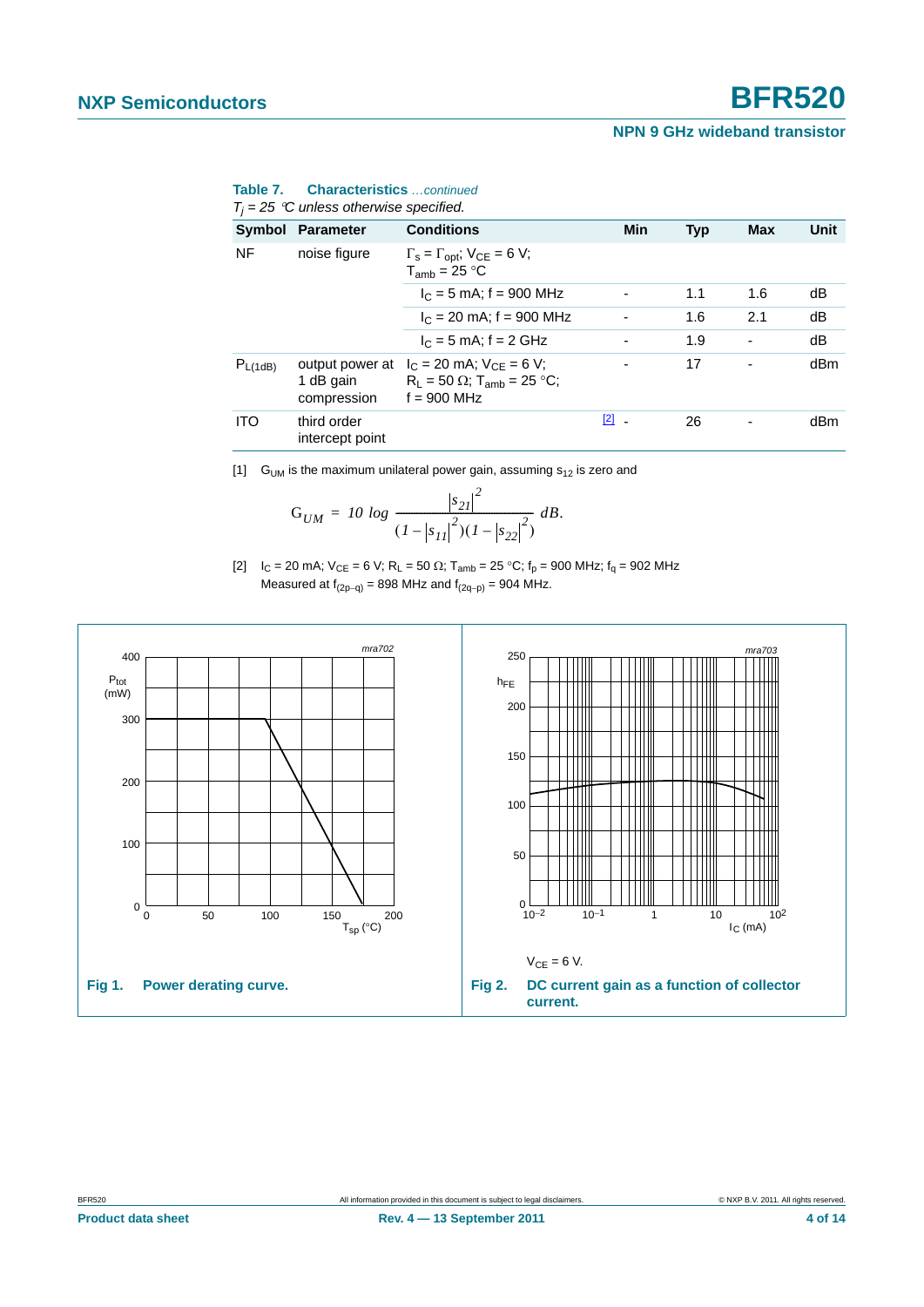# **NXP Semiconductors BFR520**

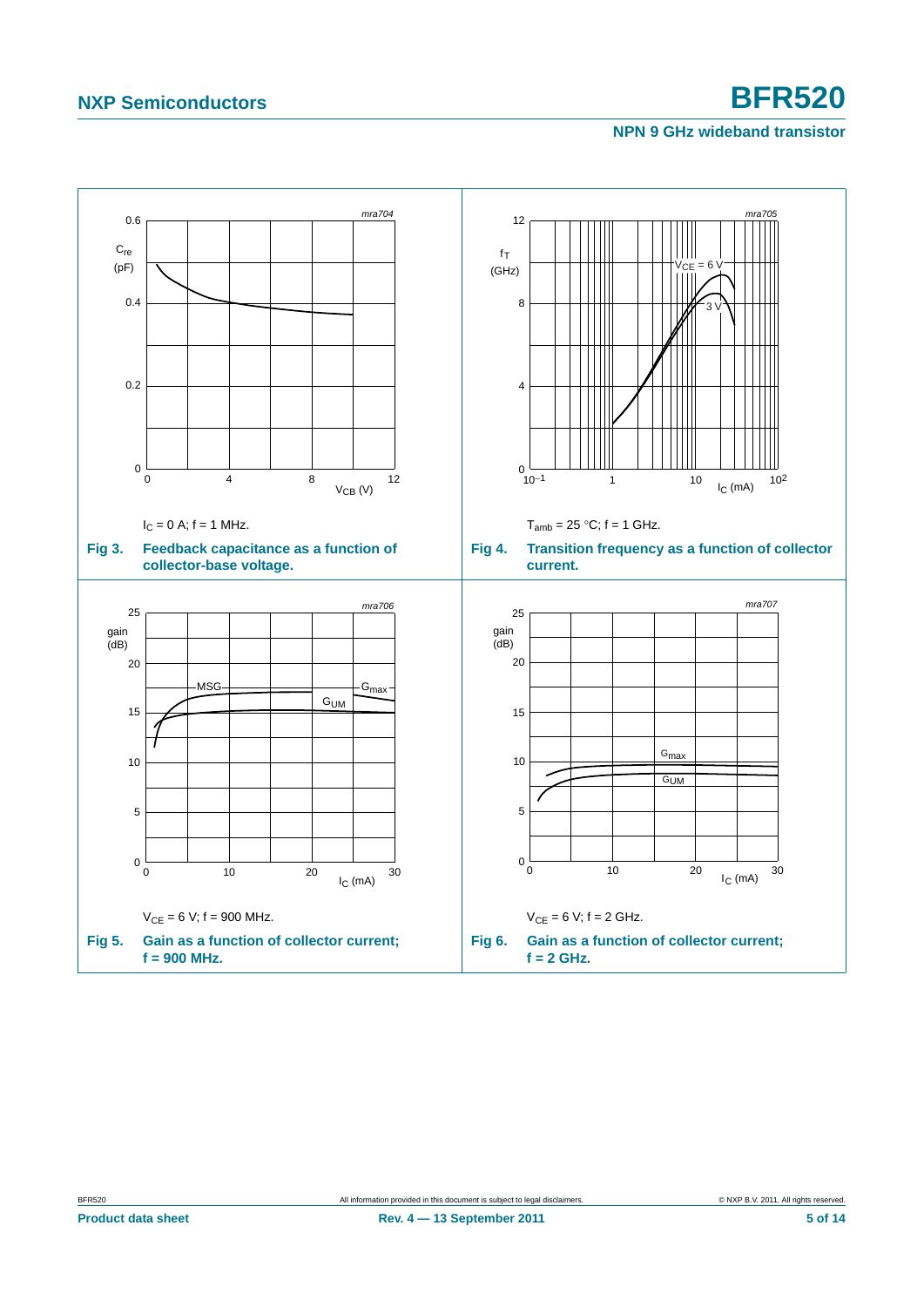# **NXP Semiconductors BFR520**

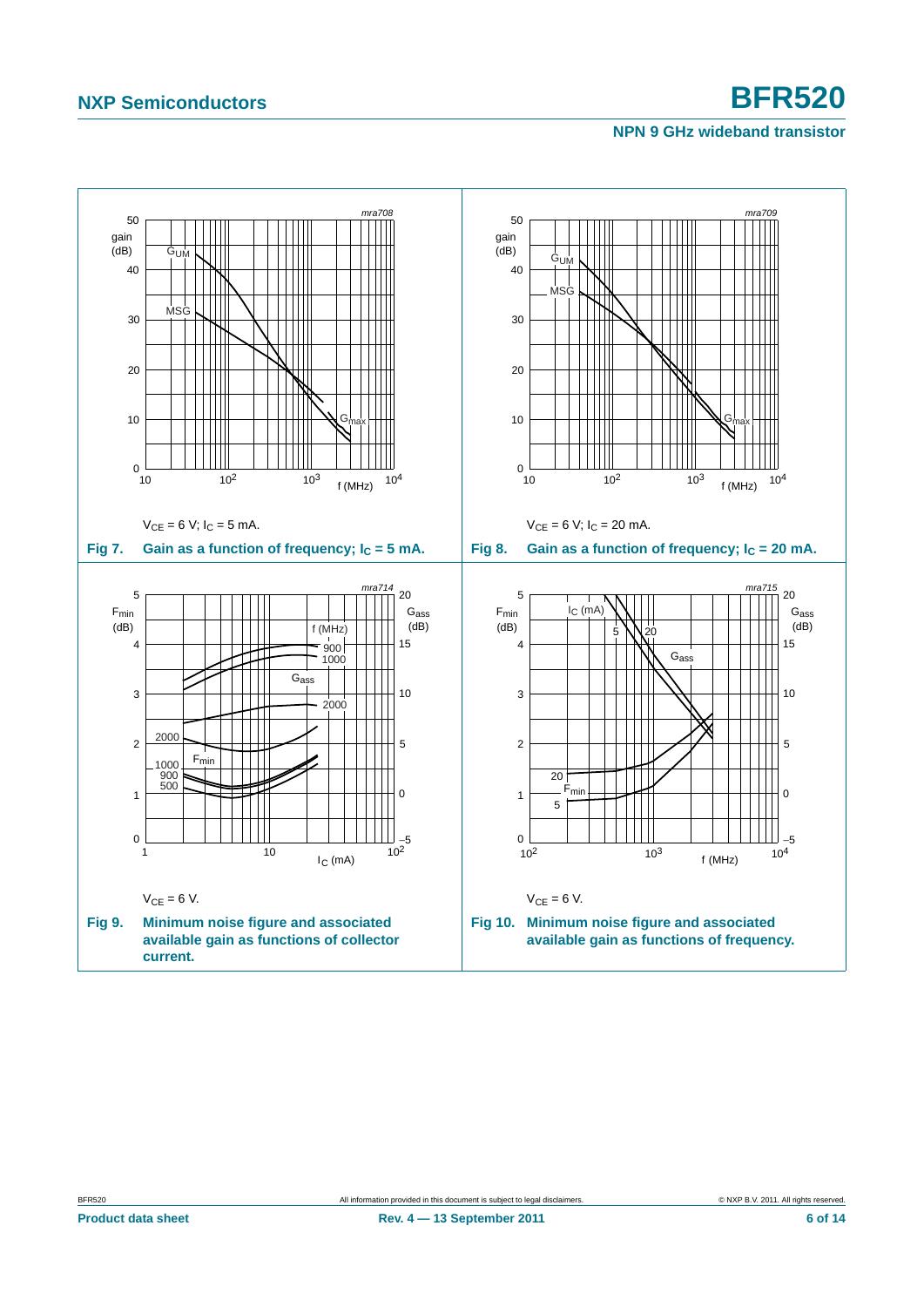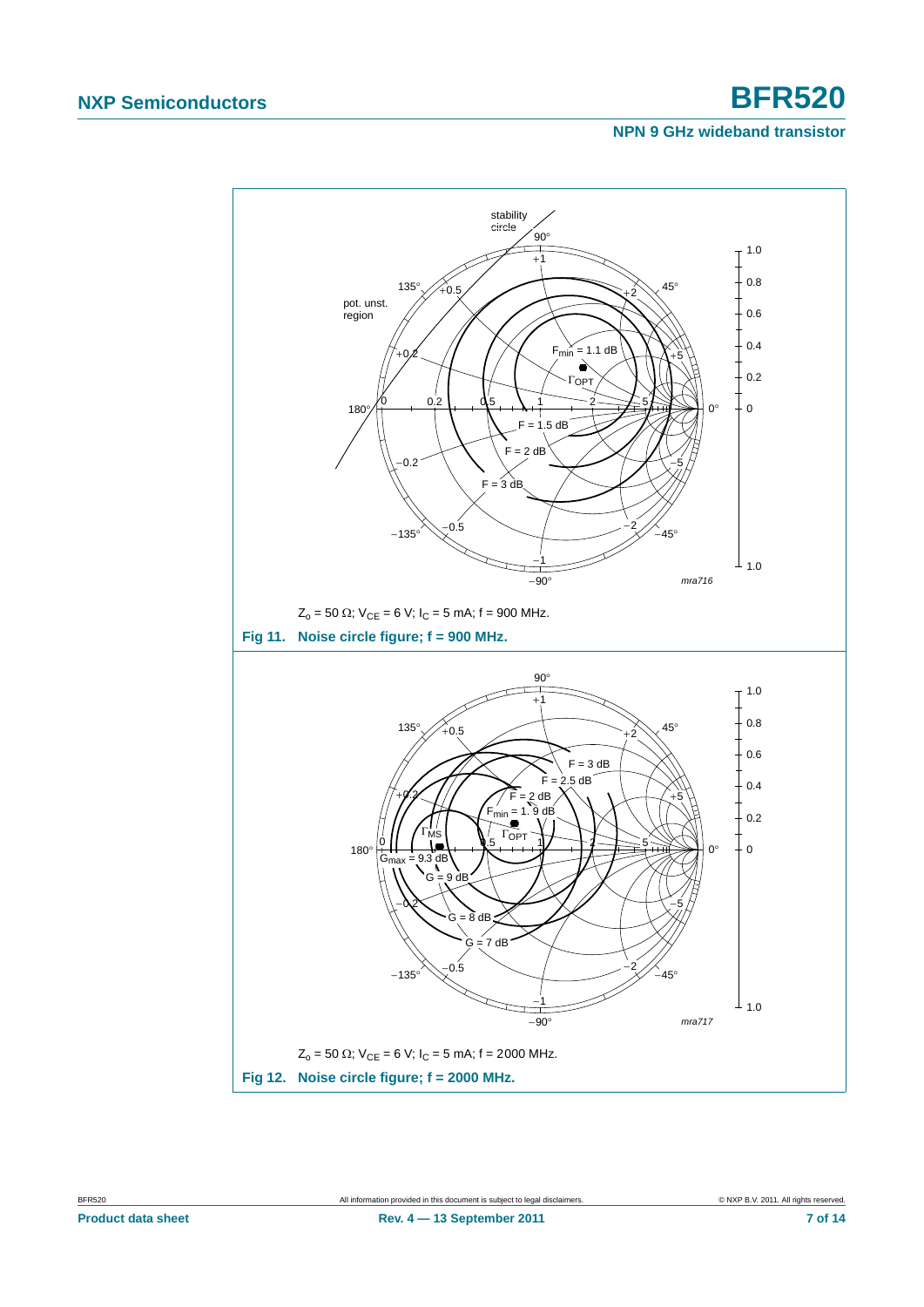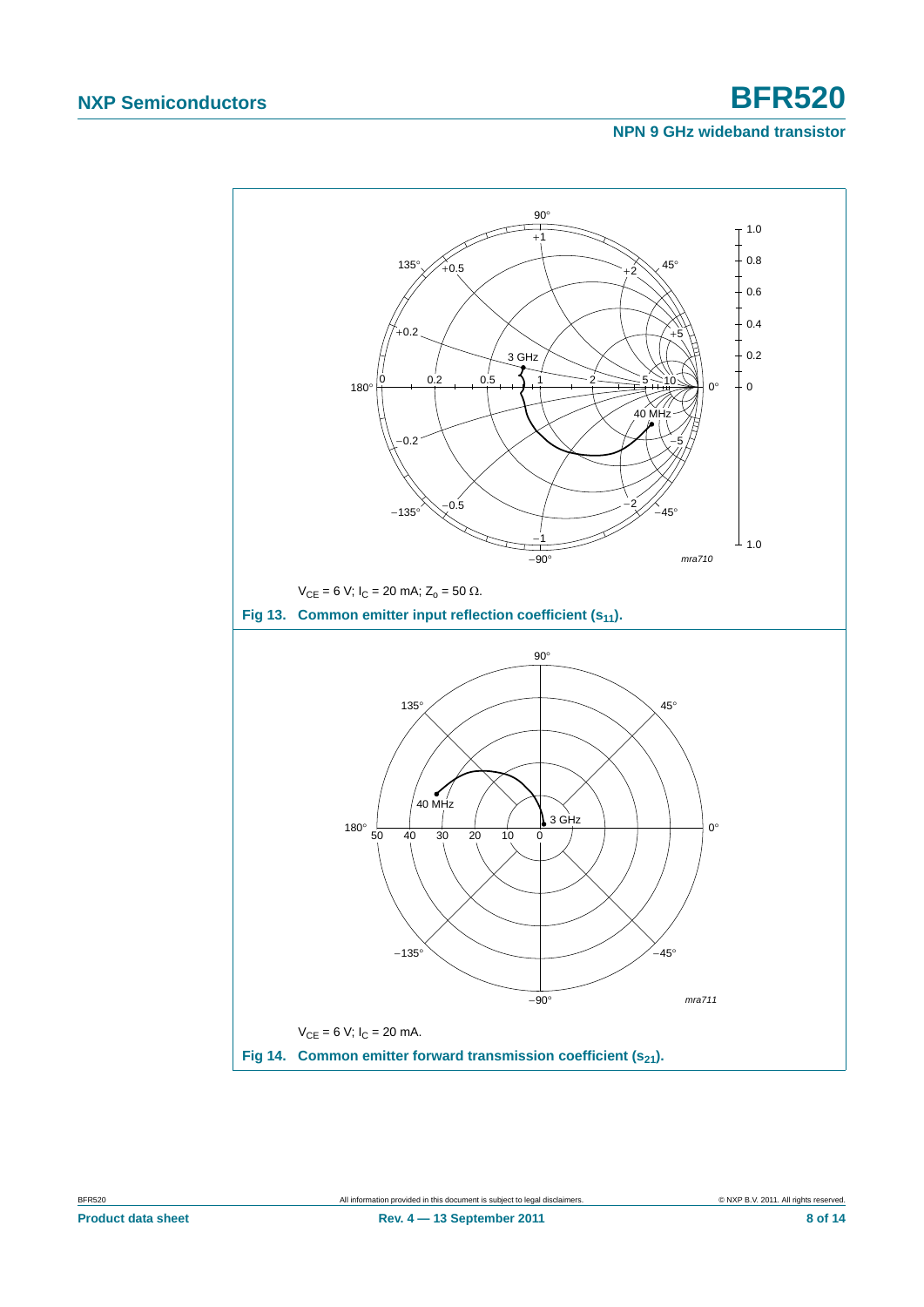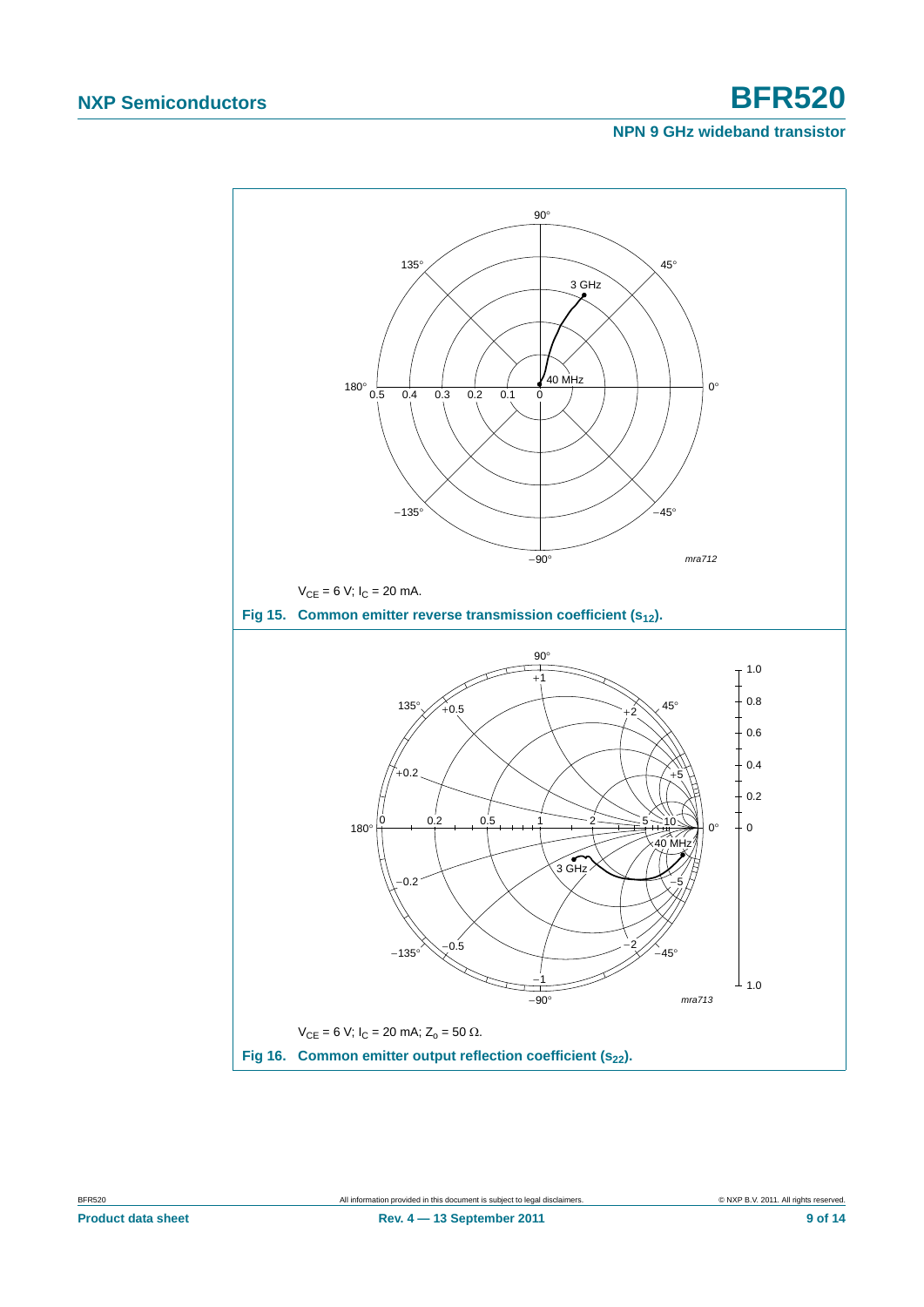## <span id="page-9-0"></span>**8. Package outline**



**Fig 17. Package outline SOT23 (TO-236AB).**

BFR520 All information provided in this document is subject to legal disclaimers. © NXP B.V. 2011. All rights reserved.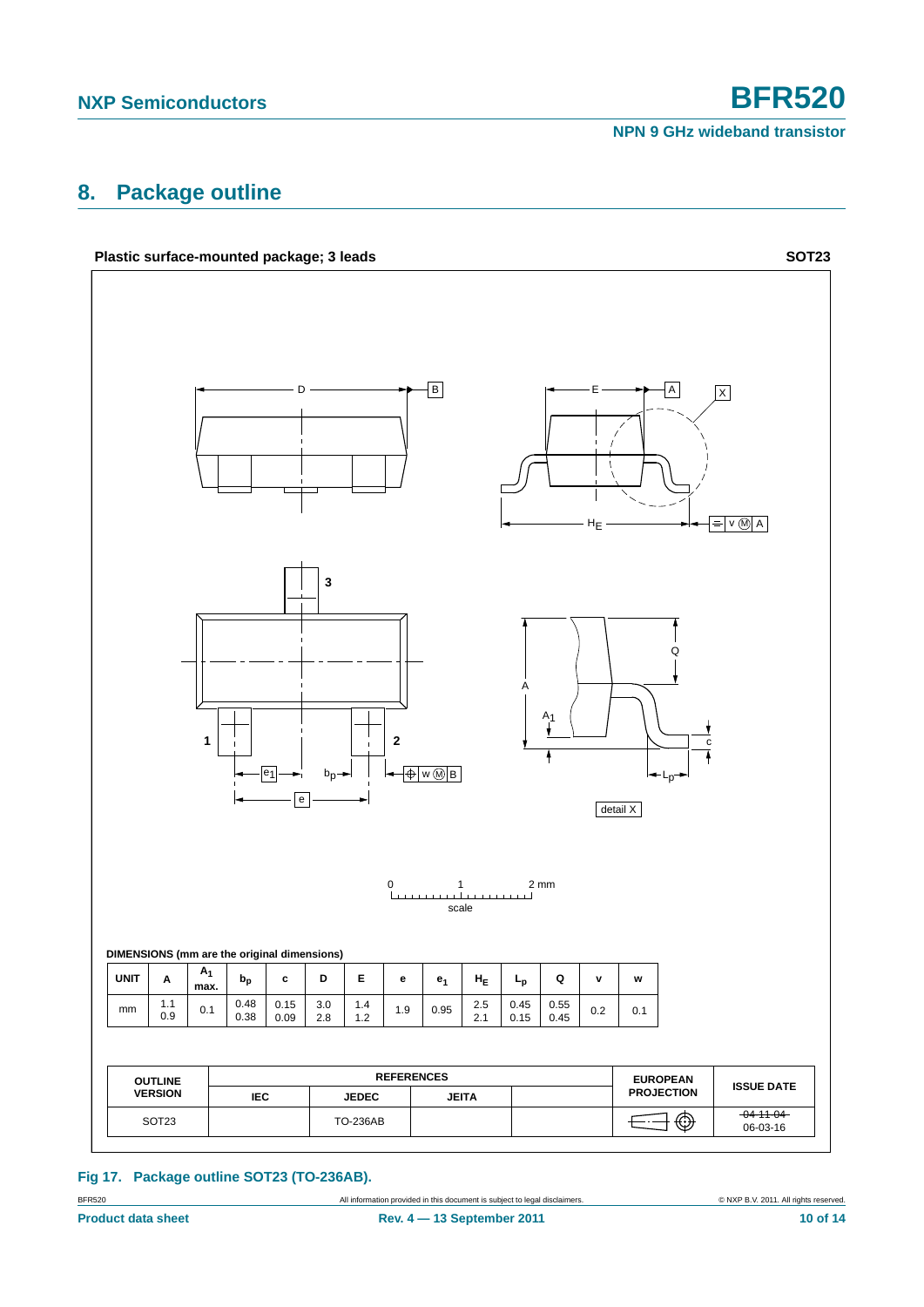## <span id="page-10-0"></span>**9. Revision history**

| <b>Revision history</b> |                       |                                   |                                                                                                                                                                                                                                    |
|-------------------------|-----------------------|-----------------------------------|------------------------------------------------------------------------------------------------------------------------------------------------------------------------------------------------------------------------------------|
| Release date            | Data sheet status     | <b>Change notice</b>              | <b>Supersedes</b>                                                                                                                                                                                                                  |
| 20110913                | Product data sheet    | $\blacksquare$                    | BFR520 v.3                                                                                                                                                                                                                         |
| $\bullet$               |                       |                                   |                                                                                                                                                                                                                                    |
|                         |                       |                                   |                                                                                                                                                                                                                                    |
|                         |                       |                                   |                                                                                                                                                                                                                                    |
| 20040901                | Product data sheet    |                                   | BFR520 CNV v.2                                                                                                                                                                                                                     |
| 19971204                | Product specification | $\overline{\phantom{a}}$          | $\overline{\phantom{0}}$                                                                                                                                                                                                           |
|                         |                       | guidelines of NXP Semiconductors. | The format of this data sheet has been redesigned to comply with the new identity<br>Legal texts have been adapted to the new company name where appropriate.<br>Package outline drawings have been updated to the latest version. |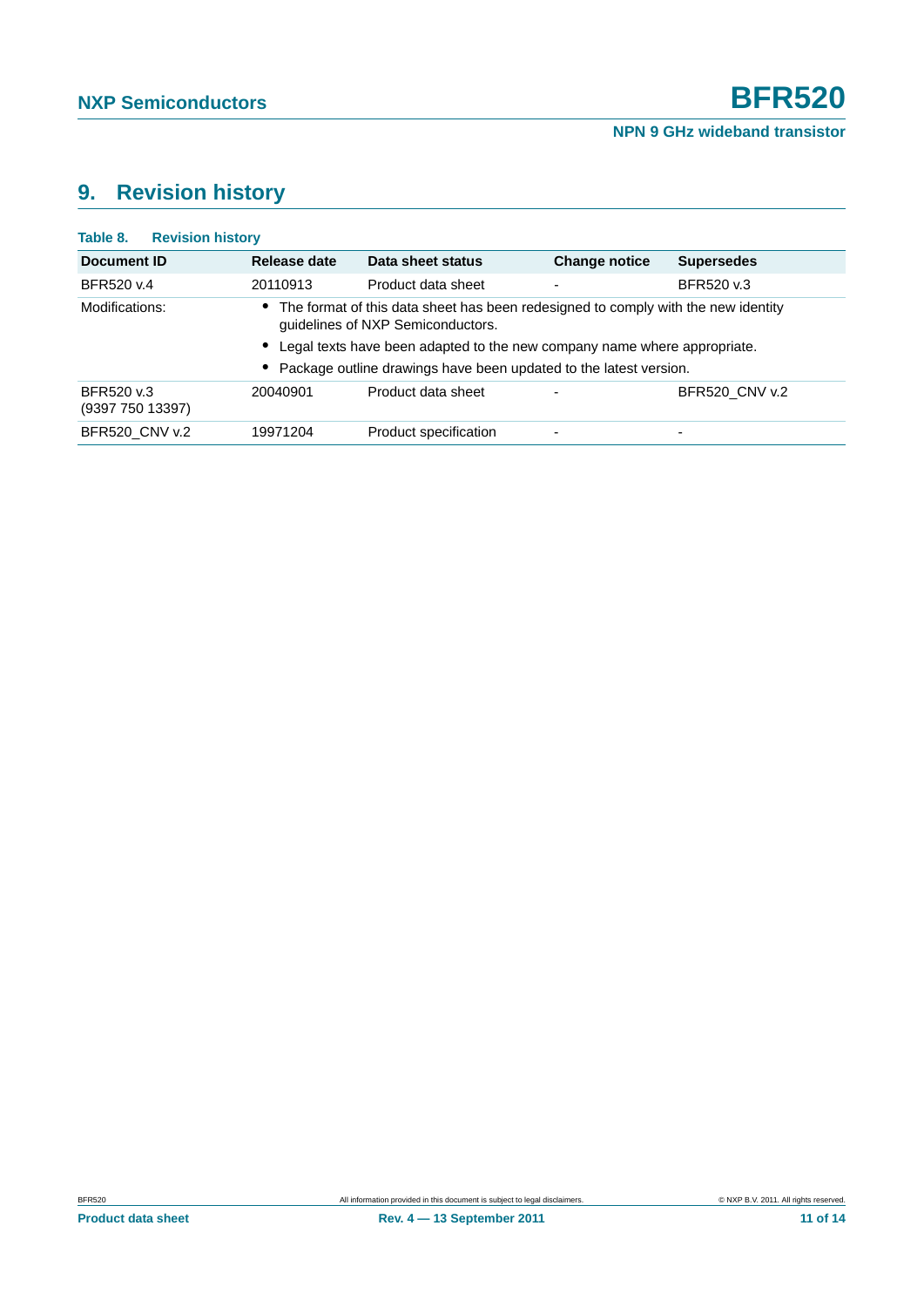## <span id="page-11-0"></span>**10. Legal information**

#### <span id="page-11-1"></span>**10.1 Data sheet status**

| Document status[1][2]          | Product status <sup>[3]</sup> | <b>Definition</b>                                                                     |
|--------------------------------|-------------------------------|---------------------------------------------------------------------------------------|
| Objective [short] data sheet   | Development                   | This document contains data from the objective specification for product development. |
| Preliminary [short] data sheet | Qualification                 | This document contains data from the preliminary specification.                       |
| Product [short] data sheet     | Production                    | This document contains the product specification.                                     |

[1] Please consult the most recently issued document before initiating or completing a design.

[2] The term 'short data sheet' is explained in section "Definitions".

[3] The product status of device(s) described in this document may have changed since this document was published and may differ in case of multiple devices. The latest product status<br>information is available on the Intern

#### <span id="page-11-2"></span>**10.2 Definitions**

**Draft —** The document is a draft version only. The content is still under internal review and subject to formal approval, which may result in modifications or additions. NXP Semiconductors does not give any representations or warranties as to the accuracy or completeness of information included herein and shall have no liability for the consequences of use of such information.

**Short data sheet —** A short data sheet is an extract from a full data sheet with the same product type number(s) and title. A short data sheet is intended for quick reference only and should not be relied upon to contain detailed and full information. For detailed and full information see the relevant full data sheet, which is available on request via the local NXP Semiconductors sales office. In case of any inconsistency or conflict with the short data sheet, the full data sheet shall prevail.

**Product specification —** The information and data provided in a Product data sheet shall define the specification of the product as agreed between NXP Semiconductors and its customer, unless NXP Semiconductors and customer have explicitly agreed otherwise in writing. In no event however, shall an agreement be valid in which the NXP Semiconductors product is deemed to offer functions and qualities beyond those described in the Product data sheet.

#### <span id="page-11-3"></span>**10.3 Disclaimers**

**Limited warranty and liability —** Information in this document is believed to be accurate and reliable. However, NXP Semiconductors does not give any representations or warranties, expressed or implied, as to the accuracy or completeness of such information and shall have no liability for the consequences of use of such information.

In no event shall NXP Semiconductors be liable for any indirect, incidental, punitive, special or consequential damages (including - without limitation - lost profits, lost savings, business interruption, costs related to the removal or replacement of any products or rework charges) whether or not such damages are based on tort (including negligence), warranty, breach of contract or any other legal theory.

Notwithstanding any damages that customer might incur for any reason whatsoever, NXP Semiconductors' aggregate and cumulative liability towards customer for the products described herein shall be limited in accordance with the *Terms and conditions of commercial sale* of NXP Semiconductors.

**Right to make changes —** NXP Semiconductors reserves the right to make changes to information published in this document, including without limitation specifications and product descriptions, at any time and without notice. This document supersedes and replaces all information supplied prior to the publication hereof.

**Suitability for use —** NXP Semiconductors products are not designed, authorized or warranted to be suitable for use in life support, life-critical or safety-critical systems or equipment, nor in applications where failure or

malfunction of an NXP Semiconductors product can reasonably be expected to result in personal injury, death or severe property or environmental damage. NXP Semiconductors accepts no liability for inclusion and/or use of NXP Semiconductors products in such equipment or applications and therefore such inclusion and/or use is at the customer's own risk.

**Applications —** Applications that are described herein for any of these products are for illustrative purposes only. NXP Semiconductors makes no representation or warranty that such applications will be suitable for the specified use without further testing or modification.

Customers are responsible for the design and operation of their applications and products using NXP Semiconductors products, and NXP Semiconductors accepts no liability for any assistance with applications or customer product design. It is customer's sole responsibility to determine whether the NXP Semiconductors product is suitable and fit for the customer's applications and products planned, as well as for the planned application and use of customer's third party customer(s). Customers should provide appropriate design and operating safeguards to minimize the risks associated with their applications and products.

NXP Semiconductors does not accept any liability related to any default, damage, costs or problem which is based on any weakness or default in the customer's applications or products, or the application or use by customer's third party customer(s). Customer is responsible for doing all necessary testing for the customer's applications and products using NXP Semiconductors products in order to avoid a default of the applications and the products or of the application or use by customer's third party customer(s). NXP does not accept any liability in this respect.

**Limiting values —** Stress above one or more limiting values (as defined in the Absolute Maximum Ratings System of IEC 60134) will cause permanent damage to the device. Limiting values are stress ratings only and (proper) operation of the device at these or any other conditions above those given in the Recommended operating conditions section (if present) or the Characteristics sections of this document is not warranted. Constant or repeated exposure to limiting values will permanently and irreversibly affect the quality and reliability of the device.

**Terms and conditions of commercial sale —** NXP Semiconductors products are sold subject to the general terms and conditions of commercial sale, as published at<http://www.nxp.com/profile/terms>, unless otherwise agreed in a valid written individual agreement. In case an individual agreement is concluded only the terms and conditions of the respective agreement shall apply. NXP Semiconductors hereby expressly objects to applying the customer's general terms and conditions with regard to the purchase of NXP Semiconductors products by customer.

**No offer to sell or license —** Nothing in this document may be interpreted or construed as an offer to sell products that is open for acceptance or the grant, conveyance or implication of any license under any copyrights, patents or other industrial or intellectual property rights.

**Export control —** This document as well as the item(s) described herein may be subject to export control regulations. Export might require a prior authorization from national authorities.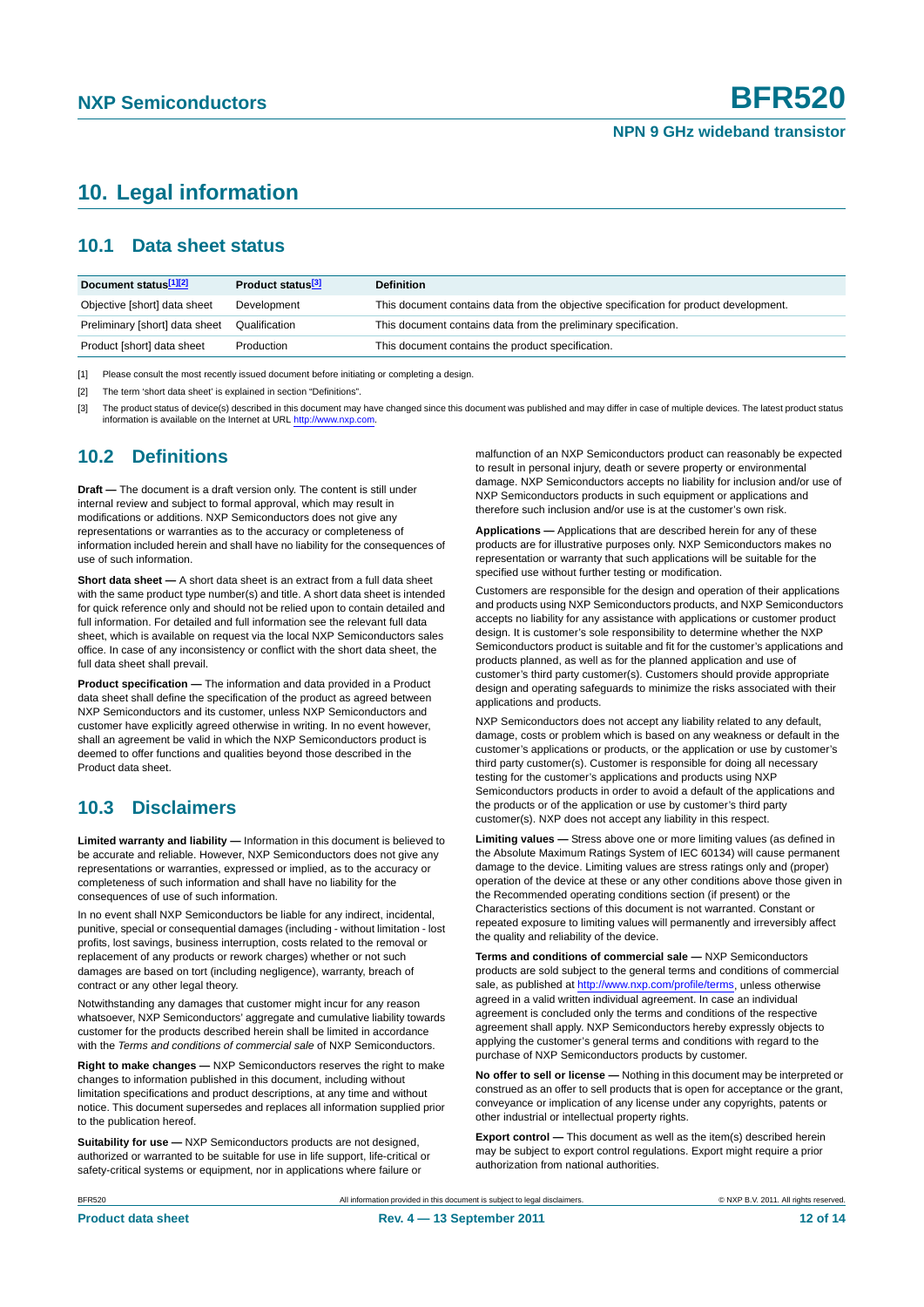**Quick reference data —** The Quick reference data is an extract of the product data given in the Limiting values and Characteristics sections of this document, and as such is not complete, exhaustive or legally binding.

**Non-automotive qualified products —** Unless this data sheet expressly states that this specific NXP Semiconductors product is automotive qualified, the product is not suitable for automotive use. It is neither qualified nor tested in accordance with automotive testing or application requirements. NXP Semiconductors accepts no liability for inclusion and/or use of non-automotive qualified products in automotive equipment or applications.

In the event that customer uses the product for design-in and use in automotive applications to automotive specifications and standards, customer (a) shall use the product without NXP Semiconductors' warranty of the

## <span id="page-12-1"></span>**11. Contact information**

product for such automotive applications, use and specifications, and (b) whenever customer uses the product for automotive applications beyond NXP Semiconductors' specifications such use shall be solely at customer's own risk, and (c) customer fully indemnifies NXP Semiconductors for any liability, damages or failed product claims resulting from customer design and use of the product for automotive applications beyond NXP Semiconductors' standard warranty and NXP Semiconductors' product specifications.

### <span id="page-12-0"></span>**10.4 Trademarks**

Notice: All referenced brands, product names, service names and trademarks are the property of their respective owners.

For more information, please visit: **http://www.nxp.com**

For sales office addresses, please send an email to: **salesaddresses@nxp.com**